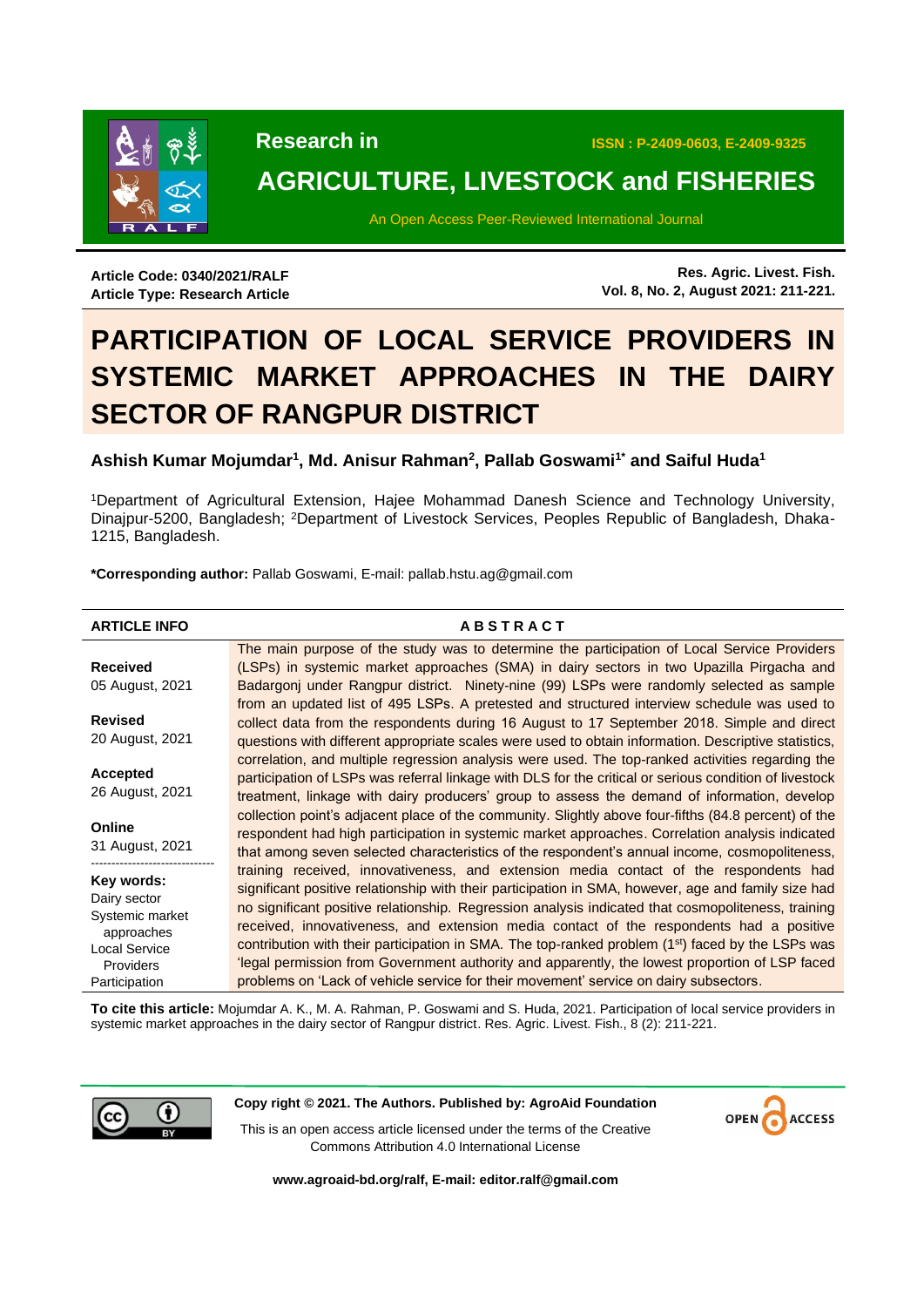# **INTRODUCTION**

Livestock has become an important farming system in Bangladesh for a long time. This sector is an integral component of the complex farming system in Bangladesh as it is not only a source of milk protein but also a major source of farm power services as well as employment. The sector provides full-time employment for 20 percent of the total population and part-time employment for another 50 percent (Rahman et al., 2014). The contribution of livestock to the gross domestic product (GDP) is only 1.79% (Alam, 2021). The rural economy is revolving around livestock animals. Not only is that thousands of local and foreign companies are doing business in this sector (Alam, 2021).

However, the livestock sector has an impact on social and economic changes in rural areas through employment and income-generating activities. These changes are recognized by both the government and the NGOs (Rahman et al., 2015). Therefore, given the versatile nature of the potential contribution offered by the livestock sector in Bangladesh, some attempts to provide an evaluation of this sector by examining its availability, distribution, growth, performance, and future potential (Rahman et al., 2014). This is followed by a review of the role contend by livestock product within the generation of financial gain and therefore the consumption bundle of the households. The population of livestock tremendously increased day by day and is a viable business in the household level with the full support of social acceptance. A snapshot of livestock has been presented in Table 1.

| <b>Name of Species</b> | 2012-13 | 2013-14 | 2014-15 | 2015-16 | 2016-17 | 2017-18 | 2018-19 | 2019-2020 |
|------------------------|---------|---------|---------|---------|---------|---------|---------|-----------|
| Cattle                 | 233.41  | 234.88  | 236.36  | 237.85  | 239.35  | 240.86  | 242.38  | 243.91    |
| <b>Buffalo</b>         | 14.50   | 14.57   | 14.64   | 14.71   | 14.78   | 14.79   | 14.86   | 14.93     |
| Sheep                  | 31.43   | 32.06   | 32.70   | 33.35   | 34.01   | 34.68   | 35.37   | 36.07     |
| Goat                   | 252.77  | 254.39  | 256.02  | 257.66  | 259.31  | 261.00  | 262.67  | 264.35    |
| <b>Total</b>           | 532.11  | 535.90  | 539.72  | 543.57  | 547.45  | 551.33  | 555.28  | 559.26    |

**Table 1**. Livestock population of Bangladesh (in lakh number)

(Source: DLS, 2020)

Dairying in Bangladesh has been transforming from traditional subsistence to a more market-oriented and enterprisedriven approach in the dairy production system (Uddin et al., 2020a) which would open the opportunity for dairy farmers to exploit the rising demand on milk and milk products at national as well as global dairy markets. Bangladesh has milk production of 9.92 million tons in 2018 (DLS, 2019). To increase the availability of milk at the consumers' level might depend on the supply of adequate quality milk at an affordable price which can be done by ensuring the responsible actions by the topmost processors, dairy farmers, and other marketing agencies. Concerning the processing profile in Bangladesh, only 9% of the total milk production is delivered to the processors, and the remaining 91% is traded informally (IFCN, 2019). Along the supply chain of milk production to consumption, milk price is one of the major factors for dairy sector competitiveness (Roland et al., 2016) because of its huge influence on the future development of the sector. Creating updated knowledge on the current situation and trends back to the past on milk production is of the utmost importance in making the reliable forecasting of the future growth and dynamics of the dairy sector development (Uddin et al., 2020b). In order to predict the future, the past and the present have to be carefully analyzed since the future is the further development of the present (Roland et al., 2016). In this regard, the following Table 2 shows the actual scenario of milk and meat production.

**Table 2**. Demand, production, and availability of milk, meat, and eggs (2019-20) \*

| Name of the Products                                                                      | Demand                      | <b>Production</b>      | Availability  |  |  |
|-------------------------------------------------------------------------------------------|-----------------------------|------------------------|---------------|--|--|
| Milk                                                                                      | 152.02 Lakh Metric Ton      | 106.80 Lakh Metric Ton | 175.63        |  |  |
|                                                                                           | (250 ml/day/head)           |                        | (ml/day/head) |  |  |
| Meat                                                                                      | 72.97 Lakh Metric Ton       | 76.74 Lakh Metric Ton  | 126.20        |  |  |
|                                                                                           | $(120 \text{ gm/day/head})$ |                        | (gm/day/head) |  |  |
| * The estimated population of the country on 1 <sup>st</sup> July 2019: 16 crore 66 lakhs |                             |                        |               |  |  |

(Source: DLS, 2020)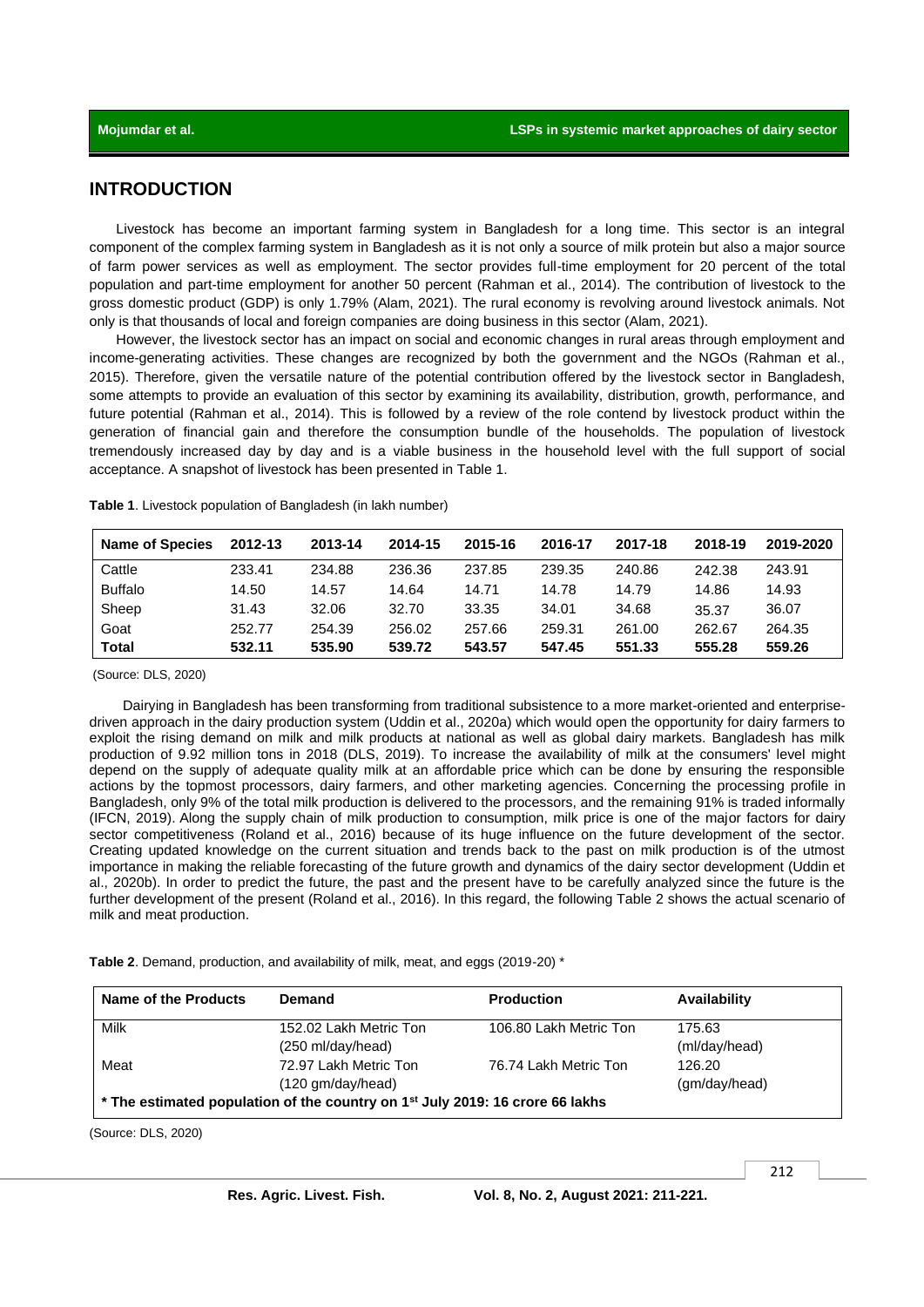This has led to a continuous widening of the gap between milk supply and demand. Institutional support and policies play a major role in narrowing this gap and should therefore be considered in developing strategies for dairy development (Uddin et al.*,* 2011). SHOMOSHTI aims to support rural households, particularly the poor and disadvantaged, by developing market systems and enhancing inclusive basic services (related to income, nutrition & health), which will result in higher incomes, improved livelihoods, and social development outputs (CARE, 2017). The study was conducted with the following objectives; i) To determine the extent of participation of the Local Service Providers (LSPs) in systemic market approaches at dairy sector; ii) to describe some selected characteristics of the Local Service Provider; iii) to explore the relationship and contributions of the selected characteristics of the Local Service Provider with their participation in systemic market approaches in dairy sector; iv) to identify the problems faced by the Local Service Provider in systemic market approaches in dairy sectors.

# **MATERIALS AND METHODS**

#### **Selection of the Study Area**

The study was conducted in two Upazilla Pirgacha and Badargonj under Rangpur district where Local service providers (LSPs) are providing their service who have been implementing by the Shomoshti project at Gram Bikash Kendra (GBK).

#### **Population and Sample**

Shomoshti project has been working among four selective districts such Rangpur, Dinajpur, Nilphamry and Gaibandha, by implementing Gram Bikash Kendra (GBK). Each district has selective Upazilla for implementing the Shomoshti project activates. The researcher has purposively selected two upazillas like as Badargonj and Pirgacha, from the Rangpur district due to the dairy-producing area accordingly to project criteria. Each Upazill has 10 unions, but the researcher has selected the five unions among them purposively for inclusive study.

An updated list of 495 Local Service Providers (LSPs) was collected from the Department of Upazilla Livestock office record and consequently verify and validated by ACI Godrej Agrovet Pvt. Ltd. and Agro-vet division, SQURE Pharmaceuticals Ltd. Bangladesh. Company and Shomosti project survey database. Out of them, a sample of 99 (20 % of total LSPs population) Local service providers were selected random sampling method. Simultaneously, a reserve list of 10 LSPs was made to use in case of the non-availability of sampled LSPs. The detailed distribution of population and sample is shown in Table 3.

| Name of the Union         | Population | Sample | <b>Reserve list</b> |
|---------------------------|------------|--------|---------------------|
| <b>Badargonj Upazilla</b> |            |        |                     |
| Damodarpur union          | 51         | 11     |                     |
| Radhanagar union          | 50         | 10     |                     |
| Kalupara union            | 52         | 10     |                     |
| Bishnapur union           | 50         | 10     |                     |
| Ramnathpur union          | 48         | 9      |                     |
| Upazilla total            | 251        | 50     | 5                   |
| Pirgacha Upazilla         |            |        |                     |
| Itakumary union           | 48         | 10     |                     |
| Annadanagar union         | 47         | 9      |                     |
| Chhaola union             | 50         | 10     |                     |
| Tambulpur                 | 52         | 11     |                     |
| Kandi                     | 47         | 9      |                     |
| Upazilla total            | 244        | 49     | 5                   |
| Total                     | 495        | 99     | 10                  |

**Table 3**. Union wise distribution of the population and sample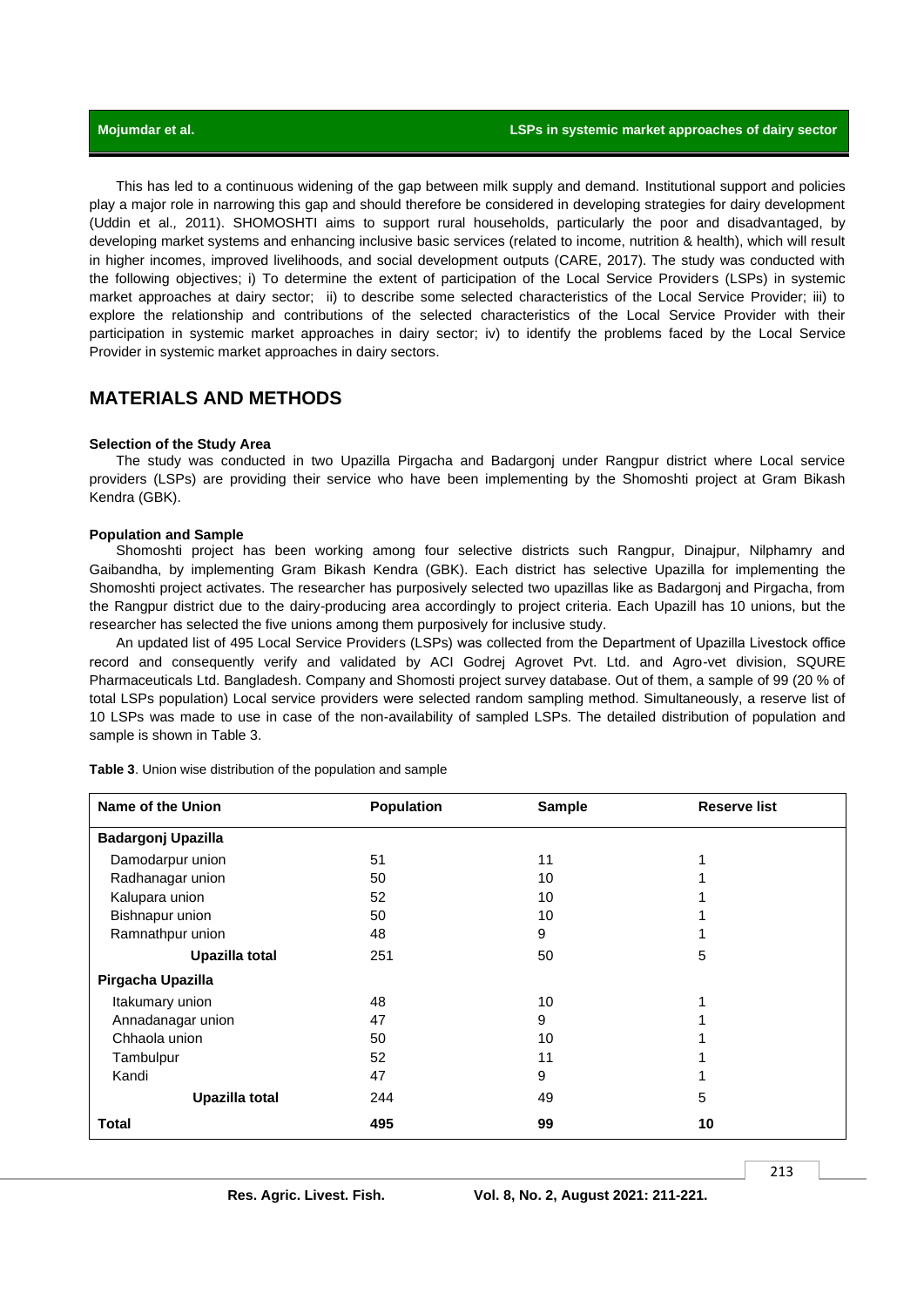#### **Data Collection Instrument**

In order to collect relevant data, a structured interview schedule was prepared keeping the objectives in mind. The questions and statements contained in the schedule were simple, direct, and easily understandable. Necessary correction, addition, and adjustment were made afterward in the schedule on the basis of the pre-test results. The interview schedule was then finalized for the collection of data.

#### **Data Processing and Analysis**

First of all, the collected data were coded, summarized, and processed for analysis. All possible errors and inconsistencies were eradicated for verification of the data. Then the collected data were analyzed with a computer-based software - SPSS (Statistical Package for Social Sciences) version 22, and tables and graphs were prepared with MS Excel (Microsoft Excel 2010).

#### **Measurement of Variables**

Participation of the LSPs in systemic market approaches in the dairy sector was the dependent variable of the study. Participation of the LSPs in systemic market approaches at dairy sectors is measured by twenty major activities with three (3) major aspects. Here the three aspects are support to access quality input and services, access to market information, and the rest one assist in ensuring market facilitation. Each LSP was asked to indicate how regularly they participated in each of 20 systemic market approaches activities along a 4-point rating scale. The scale responses were given scores weights as 3 for 'regularly', 2 for 'occasionally', 1 for 'seldom' and 0 for 'not at all' (Karim, 2015). Overall participation of the local service provider was determined by summing the score obtained for all the concerned activities. Therefore, the composite extent of service provision score of respondents in systemic market approaches could range from 0 to 60, where 0 indicates no participation and 60 indicating very high participation of the LSPs in systemic market. Participation of the LSPs in systemic market approaches for each activity was computed by using the following formula for the comparative and composite process:

Participation Index (PI) = $N_{RP} \times 3+ N_{OP} \times 2+ N_{SP} \times 1+ N_{NP} \times 0$ 

Where,

NRP= Total number of respondents expressed 'regularly' participation for an activity  $N_{OP}$  = Total number of respondents expressed 'occasionally' participation for an activity NSP = Total number of respondents expressed 'seldom' participation for an activity  $N_{NP}$ =Total number of respondents expressed 'not at all' participation for an activity

Thus, PI could be ranged from 0 to 297, while 0 indicating no participation and 297 indicating high participation. The seven selected characteristics of the Local Service Provider, namely age, family size, annual income, cosmopolitness, training received, innovativeness, and extension media contact constituted the independent variables of this study. These selected characteristics were measured by appropriate measurement techniques.

# **RESULTS AND DISCUSSION**

### **Participation of LSPs in Systemic Market Approaches at Dairy Sectors**

#### **Support to access quality input and services at dairy group**

Data presented in Table 4 shows that participation of LSPs to access quality input and services was measured considering seven activities. The top-ranked activities of LSPs regarding participation to access quality input and services were 'referral linkage with DLS for the critical or serious condition of livestock treatment' followed by 'ensures qualitative treatment services at the community in minimum profit'. In this connection, LSP is the key person to deliver the service from DLS to the dairy producer level. Due to the lack of required manpower of DLS, LSP has been performing the same support with the assistance of DLS. Without the existence of DLS, the producer would not get quality support on dairy management and treatment. 'Assistance to the dairy producer for getting quality input (feed & medicine) from vendors' is the 7<sup>th</sup> position in the view of uneven involvement of private sector and company's policy. So, increase and enhance the collaboration and market linkage of the viable private sector for establishing systemic market linkage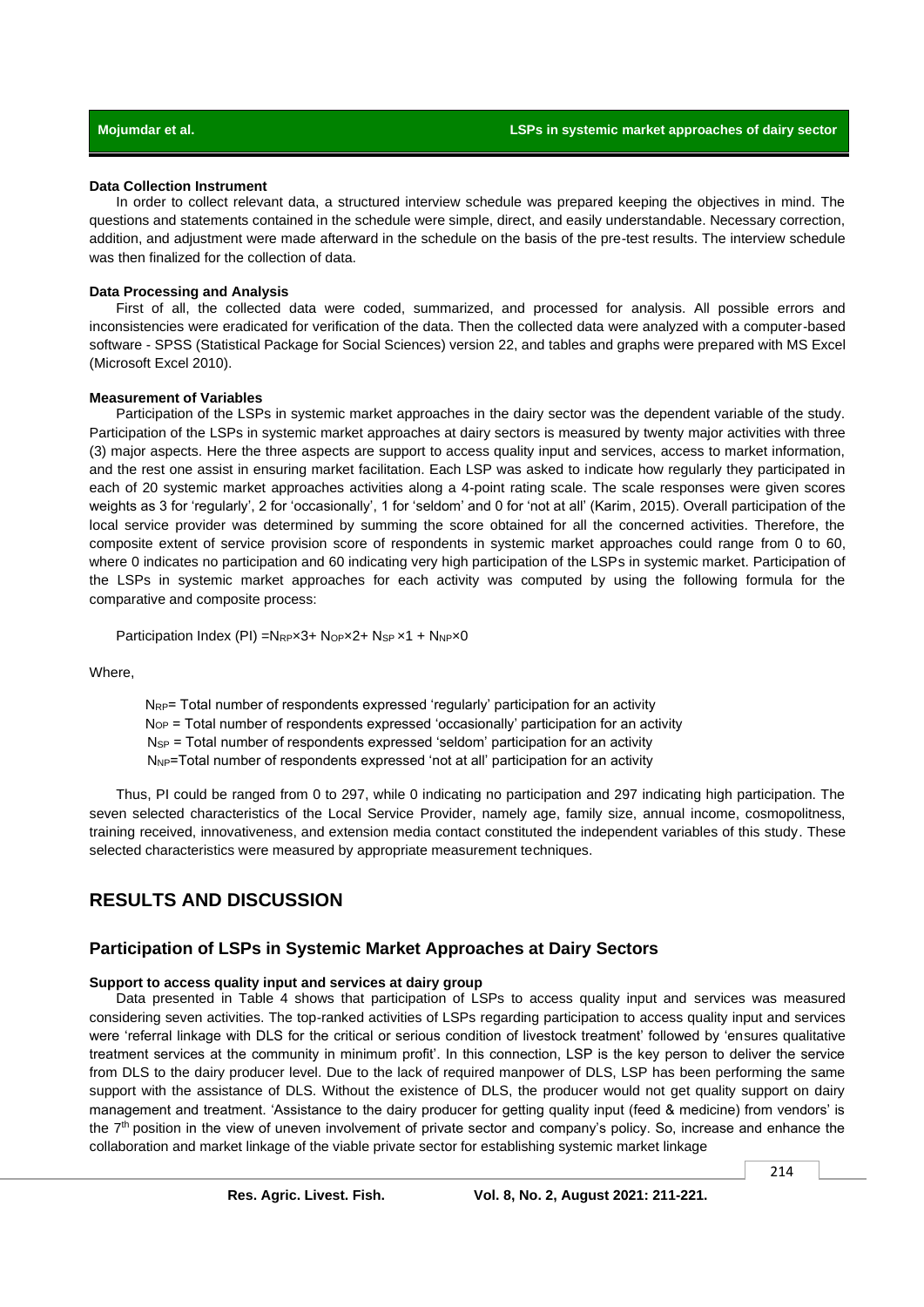### **Mojumdar et al. LSPs in systemic market approaches of dairy sector**

| SI. No. | <b>Participation Approach</b>                                                                             | <b>Extent of participation</b> |               |                |            | PI* | Rank              |
|---------|-----------------------------------------------------------------------------------------------------------|--------------------------------|---------------|----------------|------------|-----|-------------------|
|         |                                                                                                           | High                           | <b>Medium</b> | Low            | Not at all |     | order             |
| 1.      | Ensure qualitative treatment services at<br>community at minimum profit                                   | 39                             | 46            | 10             | 4          | 219 | 2.5 <sup>th</sup> |
| 2.      | Assistance to dairy producer for getting quality<br>input (feed & medicine) from vendors                  | 11                             | 63            | $\overline{2}$ | 23         | 161 | 7 <sup>th</sup>   |
| 3.      | Arrange vaccination campaign at community level<br>by assistance of DLS                                   | 43                             | 15            | 24             | 17         | 183 | 6 <sup>th</sup>   |
| 4.      | Linkage with private sectors (company & dealer)<br>for quality services                                   | 31                             | 44            | 7              | 17         | 188 | 5 <sup>th</sup>   |
| 5.      | Referral linkage with DLS for critical or serious<br>condition of livestock treatment                     | 84                             | 14            |                | $\Omega$   | 281 | 1st               |
| 6.      | Collaborate with dairy producers or dairy association<br>for reasonable price with output market/ vendors | 43                             | 32            | 19             | 5          | 212 | ⊿th               |
| 7.      | Volunteers support at community of dairy LSP by<br>the assistance of ULO/VS                               | 46                             | 36            | 9              | 8          | 219 | 2.5 <sup>th</sup> |

**Table 4**. Rank wise distribution of the LSPs support to access quality input & services according to their participation

\*Participation Index

### **Assists to access market information at dairy group**

Findings presented in Table 5 showed that the highest-ranked activities of LSPs regarding participation to access information was 'linkage with dairy producers' group to assessing the demand of information from dairy groups' because of main activities of LSPs are assessing the needs of producer group for dairy management and share with the private sector, companies, feed vendors, suppliers, and DLS personnel for planning for qualitative support according to their requirements. By sharing information, LSP has set a win-win situation for the systemic market. The 'technology and innovation found from Upazila DLS office' was the  $7<sup>th</sup>$  ranked position because there is a huge gap found during the survey with Upazilla DLS office support and dairy producer group due to limitation of manpower of DLS. In this situation, LSPs are the key performer to reduce the existing crack system of service provision by their own involvement. For smoothly delivering new technology and innovation, LSPs engagement is essential for accessing information.

**Table 5**. Rank wise distribution of the LSPs assists to access market information according to their participation

| SI. No. | <b>Participation Approach</b>                                                                | <b>Extent of participation</b> |               |     |            | PI* | Rank            |
|---------|----------------------------------------------------------------------------------------------|--------------------------------|---------------|-----|------------|-----|-----------------|
|         |                                                                                              | High                           | <b>Medium</b> | Low | Not at all |     | order           |
| 1.      | Technology & innovation found from<br>upazilla DLS office                                    | 32                             | 49            | 10  | 8          | 204 | 7 <sup>th</sup> |
| 2.      | Facilitate the private sector for new<br>technologies & services in community                | 41                             | 47            | 11  | $\Omega$   | 228 | 3 <sup>rd</sup> |
| 3.      | Disseminate the training information<br>at community                                         | 28                             | 58            | 8   | 5          | 208 | 6 <sup>th</sup> |
| 4.      | Share the vaccination campaign information<br>at dairy LSP                                   | 43                             | 45            | 7   | 4          | 226 | 5 <sup>th</sup> |
| 5.      | Linkage with dairy producers' group to assess<br>the demand of information from dairy groups | 71                             | 17            | 2   | 9          | 249 | 1 <sub>st</sub> |
| 6.      | Collaborate with the Upazilla level<br>service provider for information                      | 45                             | 42            | 12  | 0          | 231 | 2 <sub>nd</sub> |
| 7.      | Meeting with different market actors for sharing<br>business information                     | 43                             | 45            | 8   | 3          | 227 | 4 <sup>th</sup> |

\*Participation Index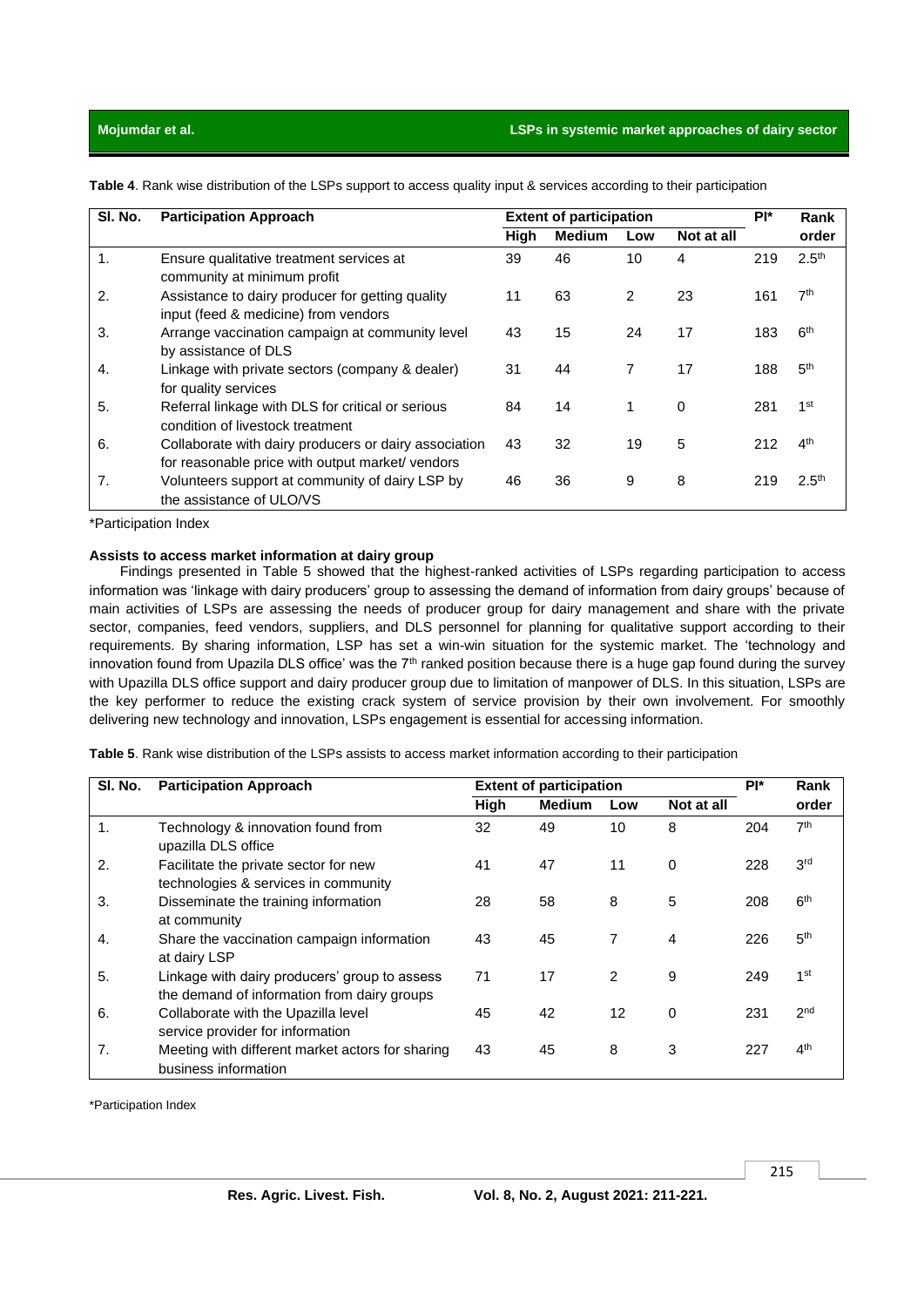### **Local service provider ensures market facilitation at dairy groups**

Data presented in Table 6 revealed that the 1<sup>st</sup> ranked participation of LSPs ensures market facilitation is the 'develop collection point adjacent place of the community'. The collection point is the main gathering place where the producer is affordable and getting the optimum profit as well as the price of the product. Besides this, they are capable of bargaining with the outer buyer for the optimum price. Side by side, buyers are more interested in collecting the product from an aggregated place for purchasing a huge amount at a time. So, the collection point is the main place to develop a systemic market environment established by the LSPs' service provision where Win-Win situation is established. On the other hand, data showed that 'workshop with private sectors and DLS quarterly' is the  $6<sup>th</sup>$  position because of the irregular extent of service provision by LSPs with respective DLS meetings and workshops. LSPs are not entitled to allow or entitle all meetings and workshops with DLS personnel due to government legislation.

| Table 6. Rank wise distribution of the LSPs ensures market facilitation according to their participation |
|----------------------------------------------------------------------------------------------------------|
|----------------------------------------------------------------------------------------------------------|

| SI. No. | <b>Extent of participation</b><br><b>Participation Approach</b>             |      |               |     | PI*        | Rank |                 |
|---------|-----------------------------------------------------------------------------|------|---------------|-----|------------|------|-----------------|
|         |                                                                             | High | <b>Medium</b> | Low | Not at all |      | order           |
| 1.      | Facilitating the knowledge about systemic<br>market approaches at community | 55   | 40            | 4   | 0          | 249  | 3 <sup>rd</sup> |
| 2.      | Meeting with producers' groups and output<br>market actors for better price | 38   | 52            | 9   | $\Omega$   | 227  | 4 <sup>th</sup> |
| 3.      | Workshop with private sectors and DLS<br>quarterly                          | 24   | 67            | 1   |            | 207  | 6 <sup>th</sup> |
| 4.      | Develop entrepreneur for input & medicine<br>at the nearest community       | 57   | 22            | 10  | 10         | 225  | 5 <sup>th</sup> |
| 5.      | Develop collection point adjacent place of<br>the community.                | 74   | 15            | 3   |            | 255  | 1 <sub>st</sub> |
| 6.      | Establishment Artificial Insemination (AI) centre<br>at community           | 61   | 34            | 2   | 2          | 253  | 2 <sub>nd</sub> |

#### \*Participation Index

#### **Overall participation of LSPs in systemic market approaches**

Data presented in Figure 1 showed that slightly above four-fifths (84.8 percent) of the respondents had high participation in systemic market approaches as compared to 15.2 percent had medium, and 0.00 percent had low participation in systemic market approaches in the dairy sector. Rahman (2015) also found close findings in her study. This is due that the respondents are conscious about their job. They provide feed-based and embedded technical, business, and economic services regularly to address troubles faced by the producers.



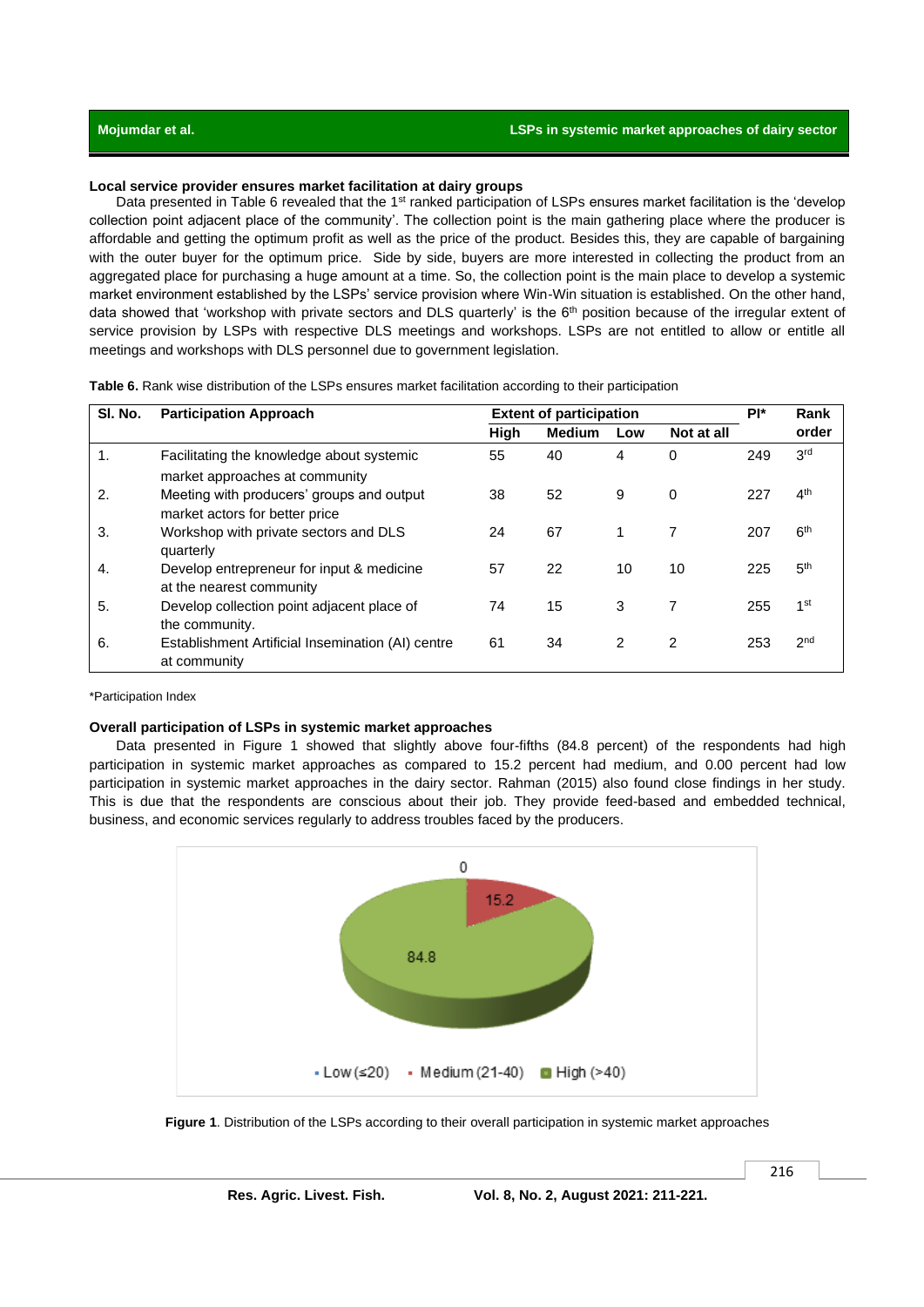#### **Selected Characteristics of the Local Service Providers**

Table 7 indicated that below half (43.4 percent) of the total respondents belonged to the young aged. Keya (2018) also found similar findings in her study. This is because LSPs are a professionally serving service at the community level and very much laborious and committed service delivery compared to others. That's why; maximum of the respondents belonged to the active age group having strong encouragement and hardworking ability. Slightly above three-fifths of the respondents (61.6 percent) have a medium-sized family. Rahman (2015) also found close findings in her study. Data indicated that the highest proportion (76.7 percent) of the LSPs had medium annual income. The LSPs profession is the economically profitable and common representation of the service provider of Bangladesh. A huge majority (93.9 percent) of the LSPs had medium cosmopoliteness. Karim (2015) also found similar findings in her study. Cosmopoliteness means LSPs movement of them outside of his own service delivery area. When LSPs frequently moved outside of his own area makes his income more, attitude positive, and increase participation with different government agencies, market actors, and dairy producer level. Slightly above three-fifths, 60.6 percent of the respondents had received medium training. This is due to livestock science as scientific knowledge and technology-based of the service provision system. No one can deliver their services without effective training. The sustainability of this service is mostly their knowledge, skill, experience, and capacity, which they learned from the affordable training program. Training helps the respondents to acquire knowledge and develop skills in improved practices of dairy management. As a result, the LSPs having no previous training are likely to be deficient in knowledge and skills and face more constraints. Finally, they could not sustain themselves in the selective market system. Slightly below half (48.5 percent) of the respondents had high innovativeness towards dairy management. As the respondents had high innovativeness, they are engaged in dairy treatment and input service. The respondents strongly said that they were engaged in the market and private sector linkage and became benefited by increased availability of dairy inputs at the producer level. Therefore, the high innovativeness of the LSPs is favorable for the adoption of modern technology. This might be due to the nature of competitive service by LSPs of this study area. The majority (43.4 percent) of the LSPs had medium contact with different extension media. This may be due to the reason that the respondents contact strongly with different extension media.

| <b>Characteristics</b> | <b>Scoring</b> | <b>Range Observed</b> | <b>Categories</b>   | <b>Respondents</b> |      | Mean   | <b>SD</b> |
|------------------------|----------------|-----------------------|---------------------|--------------------|------|--------|-----------|
|                        | method         | (Possible)            |                     | No.                | %    |        |           |
| Age                    | No. of year    | 25-55                 | Young $(535)$       | 43                 | 43.4 | 38.69  | 7.15      |
|                        |                | (Unknown)             | Middle (36-50)      | 42                 | 42.4 |        |           |
|                        |                |                       | Old $(>50)$         | 14                 | 14.2 |        |           |
| Family size            | No of family   | $3 - 7$               | Small $(≤3)$        | 30                 | 30.3 | 4.69   | 1.31      |
|                        | member         | (Unknown)             | Medium (4-6)        | 61                 | 61.6 |        |           |
|                        |                |                       | Large $(>6)$        | 8                  | 8.1  |        |           |
| Annual income          | ('000' Tk.)    | 145-720               | Low $(<336)$        | 15                 | 15.2 | 470.77 | 132.25    |
|                        |                | (Unknown)             | Medium (338.01-602) | 76                 | 76.7 |        |           |
|                        |                |                       | High (>602)         | 8                  | 8.1  |        |           |
| Cosmopoliteness        | Score          | $6 - 15$              | Low $(56)$          |                    | 1.0  | 10.04  | 1.81      |
|                        |                | $(0-18)$              | Medium (7-12)       | 93                 | 93.9 |        |           |
|                        |                |                       | High $(>12)$        | 5                  | 5.1  |        |           |
| Training received      | Days           | $2 - 48$              | Short (1-7)         | 7                  | 7.1  | 19.78  | 9.65      |
|                        |                | (Unknown)             | Medium $(8-21)$     | 60                 | 60.6 |        |           |
|                        |                |                       | Long $(>21)$        | 32                 | 32.3 |        |           |
| Innovativeness         | Score          | $3-27$                | Low $(≤10)$         | 4                  | 4.0  | 18.62  | 6.25      |
|                        |                | $(0-30)$              | Medium (11-20)      | 47                 | 47.5 |        |           |
|                        |                |                       | High (>20)          | 48                 | 48.5 |        |           |
| Extension media        | Score          | $4 - 32$              | Low $(≤12)$         | 15                 | 15.2 | 21.81  | 6.48      |
| contact                |                | $(0-36)$              | Medium (13-24)      | 43                 | 43.4 |        |           |
|                        |                |                       | High $(>24)$        | 41                 | 41.4 |        |           |

**Table 7**. Descriptive statistics of the selected characteristics of the LSPs (N= 99)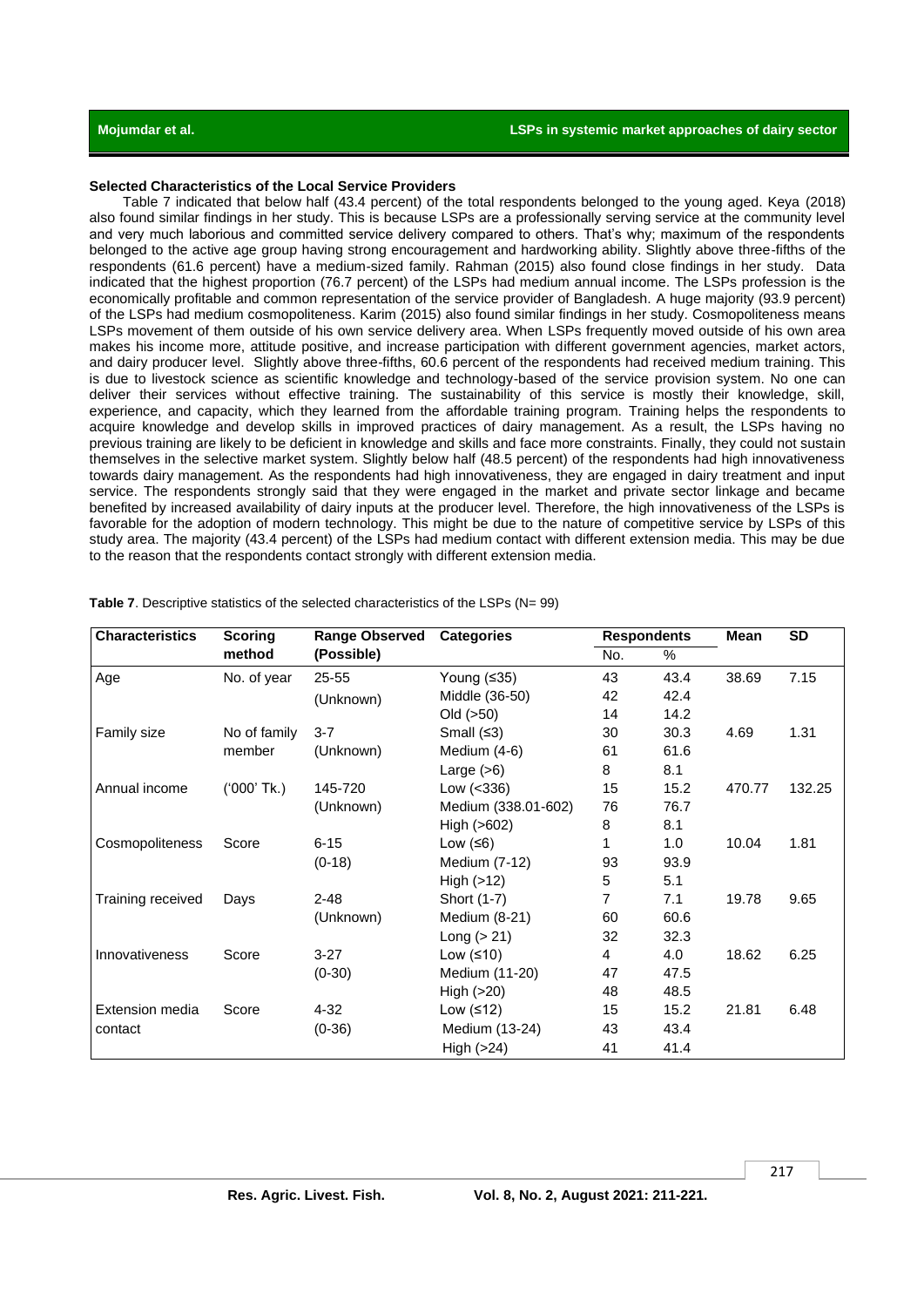#### **Relationships and Contribution between Selected Characteristics of the Local Service Providers with Their Participation in Systemic Market Approaches at Dairy Sector**

Co-efficient of correlation was computed in order to explore the relationships between each of the selected characteristics of the Local Service Providers with their participation in systemic market approaches in the dairy sector. The relationships between each of the selected characteristics of the Local Service Provider with their participation in systemic market approaches are shown in Table 8. The findings indicated that the annual income of the LSPs had a significant positive relationship with their participation in systemic market approaches. Sufian et al. (2016), Diti (2014), and Parul (2014) also found similar findings in their studies. Cosmopoliteness of the LSPs had a significant positive relationship with their participation in systemic market approaches. Rashid (2006) also found that the relationship between cosmopoliteness and participation in agricultural activities was significant. Training received of the LSPs had a significant positive relationship with their participation in systemic market approaches. Sufian et al. (2016) and Parul (2014) also found similar findings in their studies. This means that LSPs who were more trained have more participation in systemic market approaches in the dairy sector. The innovativeness of the LSPs had a significant positive relationship with their participation in systemic market approaches. This means that LSP, who were more innovative they have more participation in systemic market approaches in the dairy sector. Diti (2014) also found a similar relationship in her study. Extension media contact of the LSPs had a significant positive relationship with their participation in systemic market approaches. Sufian et al. (2016) also found similar findings in their studies. The rest of the characteristics of the LSPs *viz*. age and family size did not show any significant relationship with their participation in systemic market approaches.

**Table 8**. Coefficient of correlation (r) between selected characteristics of the Local Service Providers with their participation in systemic market approaches at dairy sector (n = 99)

|                           | <b>Selected characteristics</b> | Correlation Value of 'r' with 97 df |
|---------------------------|---------------------------------|-------------------------------------|
|                           | Age                             | 0.156                               |
|                           | Family size                     | $-0.066$                            |
| Participation in systemic | Annual income                   | $0.214$ <sup>*</sup>                |
| market approaches         | Cosmopoliteness                 | $0.467$ <sup>**</sup>               |
|                           | Training received               | $0.494**$                           |
|                           | Innovativeness                  | $0.312**$                           |
|                           | Extension media contact         | $0.495$ **                          |

\*\*, Correlation is significant at the 0.01 level, \*, Correlation is significant at the 0.05 level.

In order to assess which selected characteristics contribute to participation in their participation in systemic market approaches, multiple regression analysis was used. Table 9 shows that training received and innovativeness are important contributing factors (at a 5% percent level of significance) while cosmopoliteness and extension media contact is more important contributing factors (at 1% level of significance). The value of  $R^2$  is a measure of how of the variability in the dependent variable is accounted for by the independent variables. So, the value of  $R<sup>2</sup>= 0.47$  means that independent variables account for 47.0 percent of the variation with their participation in systemic market approaches. The F ratio is 9.83, which is highly significant (p<0).

**Table 9**. Multiple regression coefficients of selected characteristics Local service providers with their participation in systemic market approaches at dairy sector  $(n = 99)$ 

| Dependent variable | <b>Independent Variable</b> |           | P     | $R^2$ | Adj. $R^2$ |      |
|--------------------|-----------------------------|-----------|-------|-------|------------|------|
|                    | Age                         | 0.036     | 0.657 |       |            |      |
|                    | Family size                 | $-0.092$  | 0.252 |       |            |      |
| Participation in   | Annual income               | 0.094     | 0.255 |       |            |      |
| systemic market    | Cosmopoliteness             | $0.313**$ | 0.000 | 0.47  | 0.42       | 9.83 |
| approaches         | Training received           | $0.233*$  | 0.019 |       |            |      |
|                    | Innovativeness              | $0.190*$  | 0.023 |       |            |      |
|                    | Extension media contact     | $0.245**$ | 0.009 |       |            |      |

\*\* Significant at  $p < 0.01$ ; \* Significant at  $p < 0.05$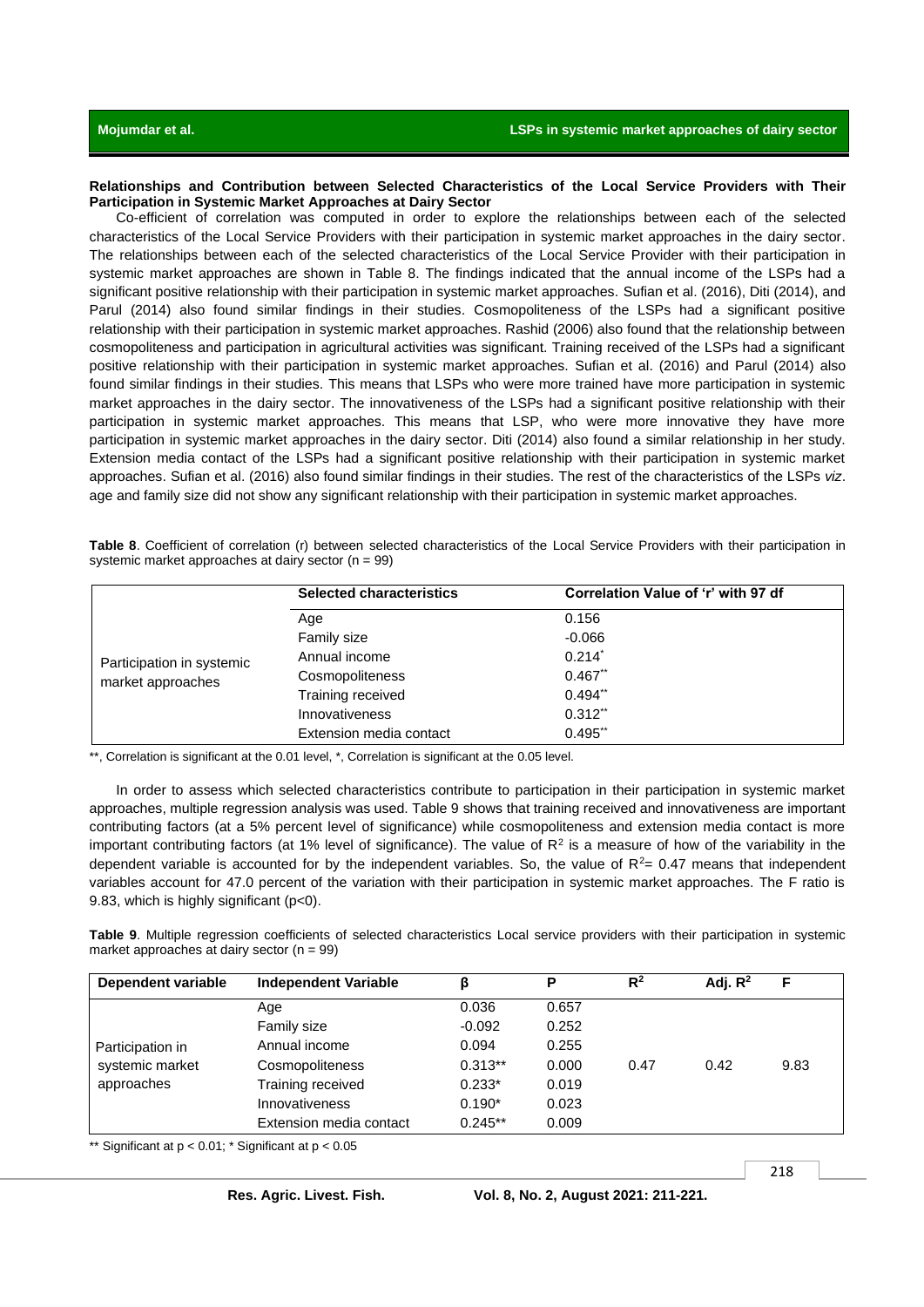However, each predictor may explain some of the variances in respondent's participation conditions simply by chance. The adjusted R-square value penalizes the addition of extraneous predictors in the model, but values of 0.42 still show that the variance in respondents' participation can be attributed to the predictor variables rather than by chance and that both are suitable models (Table 9). In summary, the models suggest that the respective authority should consider training received, innovativeness, cosmopoliteness, and extension media contact.

#### **Problem Faced by Local Service Providers in Systemic Market Approaches**

Figure 2 depicts the problem faced by Local Service Providers in systemic market approaches. 'Legal permission from Government authority' identified as 1<sup>st</sup> ranked problem faced by LSPs in systemic market approaches. Firstly, LSPs has no legal permission to serve the services among those areas without DLS concern. Sometimes they are faced various types of social threats during their professions. So, they mostly depend on local authority interests and relations. If the relationship between LSP and DLS become satisfactory then they can serve their profession without disturbance. It is the vital factor to survive in their profession. On the other hand, the demand for his or her services is extremely ethically right with the help of DLS among the dairy producers. Actually, LSPs are emerging from the situational demand of lack of primary treatment and therefore the support from DLS. The last ranked problem faced by LSPs was 'Lack of vehicle service for their movement". Sometimes they are using bi-cycle, and sometimes they are using local transport. But due to their own vehicle, they could not deliver their optimum services according to field demand. So, LSPs have need to vehicle for delivering their services effectively at the community and its essential factors to build-up networking and linkages with service market actors and as well as producer level.



**Figure 2**. Problem faced by Local Service Providers in systemic market approaches

# **CONCLUSION**

The top-ranked activities regarding the participation of LSPs are referral linkage with DLS for the critical or serious condition of livestock treatment, linkage with dairy producers' group to assessing the demand of information, develop collection points adjacent place of the community. It might be concluded that these activities are very crucial for establishing systemic market approaches. Slightly above four-fifths (84.8 percent) of the respondent had high participation in systemic market approaches. It might be concluded that there is further scope to increase participation in systemic market approaches by market linkage, service insurance, government collaboration, private sector engagement, and regular monitoring. Among seven selected characteristics of the respondents, five characteristics such as annual income, cosmopoliteness, training received, innovativeness, and extension media contact of the respondents had a significant positive relationship with their participation in systemic market approaches. It could be concluded that certain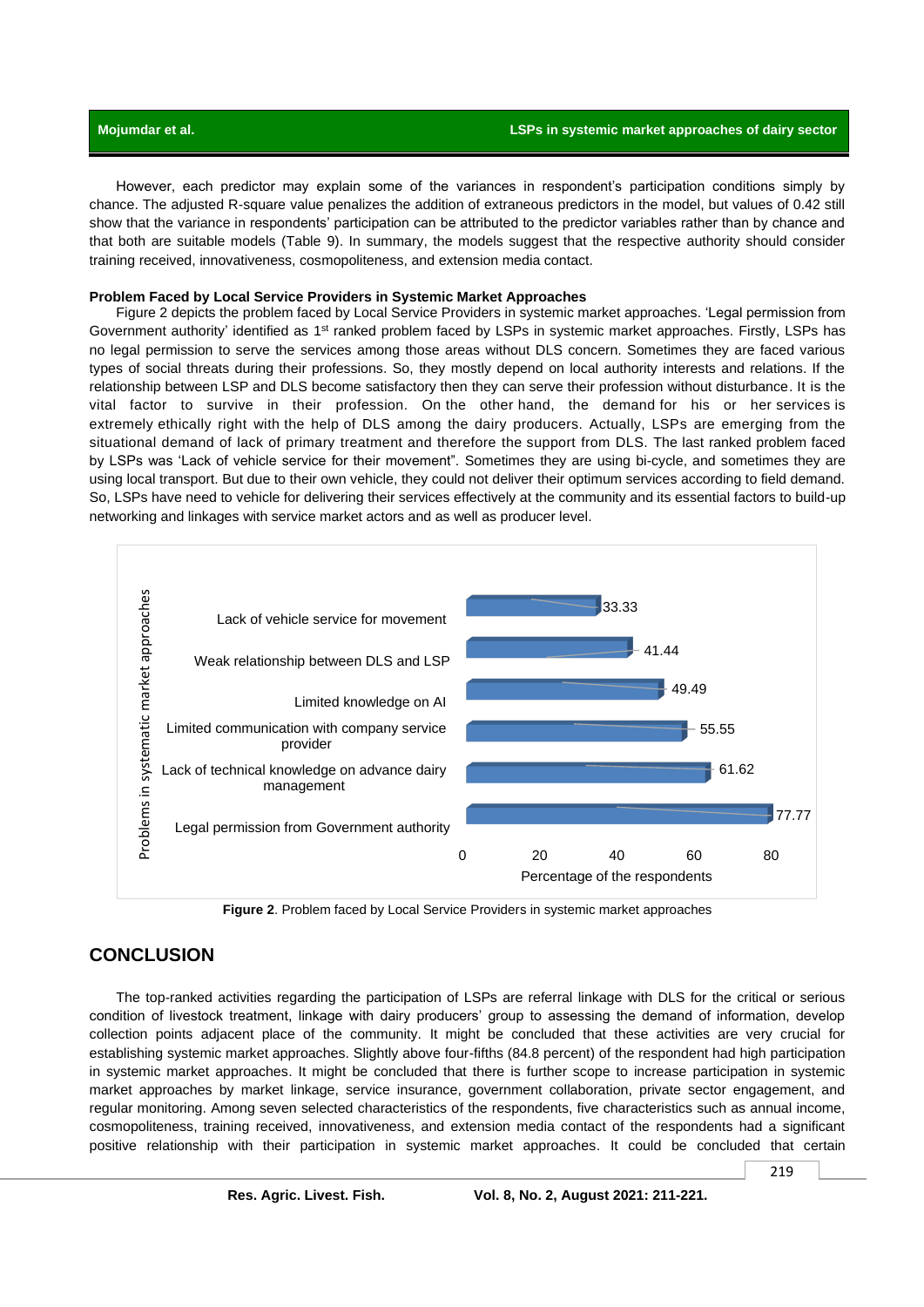characteristics of the local service provider play an important role in their participation in a systemic market approach. Cosmopoliteness, training received, innovativeness, and extension media contact of the LSPs had a significant positive contribution with their participation in systemic market approaches in the dairy sector. The LSPs who were more Cosmopoliteness, training received, extension media contact and innovativeness had higher participation in systemic market approaches at dairy sector those who had lower cosmopoliteness, training received, extension media contact and innovativeness. The top-ranked problem (1<sup>st</sup>) faced by the Local service providers was "legal permission from Government authority," and the lowest proportion of LSPs faced problems on 'Lack of vehicle service for their movement" service on dairy subsectors. It might be concluded that these two top-ranked problems faced by the local service providers will, therefore, adversely affect the effort for developing in the systemic market approach.

# **ACKNOWLEDGEMENTS**

The author deeply acknowledges the cooperation and sincere help of the concerned personnel of Gram Bikash Kendra (GBK), ACI Godrej Agrovet Pvt. Ltd., Agro-vet division, SQURE Pharmaceuticals Ltd. Bangladesh, Arong Dairy food products, Deputy Director of DLS –Rangpur and Upazilla Livestock Officer in the study area.

# **CONFLICT OF INTEREST**

The authors declare that there is no conflict of interests regarding the publication of this paper.

## **REFERENCES**

- 1. Alam MN, 2021. Livestock's Contribution to GDP: Authentic Data Necessary for Development. The Independent. https://m.theindependentbd.com/post/262658
- 2. CARE, 2017. Cooperative for Assistance and Relief Everywhere. Swiss Ambassador Visits CARE'S SHOMOSHTI Project. https://www.carebangladesh.org/media-center-viewdetails.php?type=MediaUpdates&id=36
- 3. Diti SMJI, 2014. Livelihood Improvement of Farmers through Participation in SERP Program. M.S. Thesis, Department of Agricultural Extension, Hajee Mohammad Danesh Science and Technology University, Dinajpur.
- 4. DLS, 2020. Livestock Economy at a glance, Livestock Economic Division, Department of Livestock Services, Dhaka. http://www.dls.gov.bd/site/page/22b1143b-9323-44f8-bfd8-647087828c9b/Livestock-Economy
- 5. DLS, 2019. Livestock Economy at a glance, Livestock Economic Division, Department of Livestock Services, Dhaka. http://www.dls.gov.bd/site/page/22b1143b-9323-44f8-bfd8-647087828c9b/Livestock-Economy
- 6. IFCN, 2019. Dairy Report for Better Understanding of Milk Production Worldwide. IFCN-the Dairy Research Network, University of Kiel, Germany. www.ifcndairy.org
- 7. Karim N, 2015. Rural Women Participation in Livestock Rearing at Masundia Union Under Pabna District. M.S. (AEIS) Thesis, Department of Agricultural Extension and Information System, Sher- E-Bangla Agricultural University, Dhaka.
- 8. Keya AA, 2018. Livelihood Improvement of the Farm Families through Participation in Ektee Bari Ektee Khamar Project. M.S. (AEIS) Thesis, Department of Agricultural Extension and Information System, Sher- E-Bangla Agricultural University, Dhaka.
- 9. Parul UK, 2014. Participation of RDRS Women Beneficiaries in Agricultural Activities under Rangpur District. M.S. Thesis, Department of Agricultural Extension, Hajee Mohammad Danesh Science and Technology University, Dinajpur.
- 10.Rahman MK, MS Islam and M Muhibbullah, 2015. Development Scenarios of Livestock Sector in Bangladesh: Past and Present. Int. j. anim. fish. sci. (Online), 3(1):01-06
- 11.Rahman S, IA Begum and MJ Alam, 2014. Livestock in Bangladesh: distribution, growth, performance and potential[. Livestock Research for Rural Development 26 \(10\).](http://www.lrrd.org/lrrd26/10/cont2610.htm)